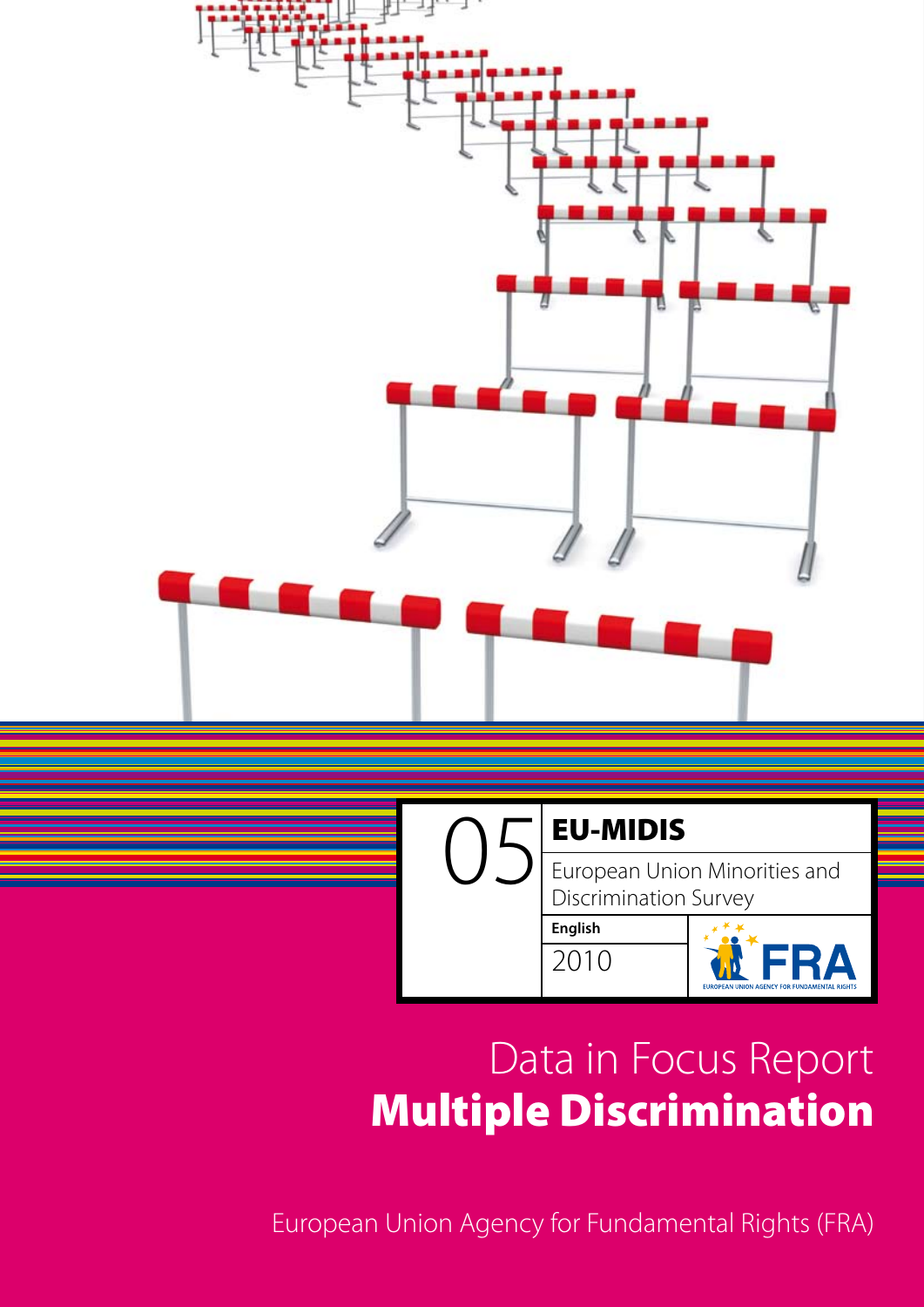# **EU-MIDIS European Union Minorities and Discrimination Survey**

#### *WHAT is EU-MIDIS?*

It is the first European Union-wide survey to ask immigrant and ethnic minority groups about their experiences of discrimination and criminal victimisation in everyday life.

As many incidents of discrimination and victimisation go unreported, and as current data collection on discrimination and victimisation against minority groups is limited in many Member States, EU-MIDIS provides the most comprehensive evidence to date of the extent of discrimination and victimisation against minorities in the EU.

In total – 23,500 immigrant and ethnic minority people were surveyed in face-to-face questionnaire interviews in all 27 Member States of the EU during 2008. A further 5,000 people from the majority population living in the same areas as minorities were interviewed in ten EU Member States to allow for comparisons of results concerning some key questions.

Each interview lasted between 20 minutes and one hour, and asked people a series of detailed questions depending on the extent of their personal experiences of discrimination and victimisation.

#### *Survey Themes*

The bulk of survey questions in EU-MIDIS covered the following themes:

- general questions about respondents' perceptions and experiences of discrimination on different grounds in addition to ethnic or immigrant origin – such as age and gender;
- questions about respondents' awareness of their rights with respect to the prohibition of discrimination on the basis of ethnicity or immigrant background, and knowledge about where to make complaints about discriminatory treatment;
- specific questions about respondents' experiences of discrimination because of their minority background in different areas of everyday life – such as looking for work or finding a house or an apartment to rent or buy – including whether they reported experiences of discrimination to any organisation;
- questions about respondents' experiences of being a victim of crime, including whether they considered their victimisation happened partly or completely because of their minority background, and whether they reported victimisation to the police;
- questions on encounters with law enforcement, customs and border control, and whether respondents considered they were victims of discriminatory ethnic profiling practices.

Respondents were asked about their experiences of discrimination and victimisation in the five years and 12 months prior to the survey.

**The data reported here focuses on respondents' feelings of being discriminated against in the last 12 months.**

# Box 1

#### **EU-MIDIS methodology and sampling Sample**

In each Member State between 500 and 1,500 respondents were interviewed face-to-face using a standardised questionnaire.

A minimum of 500 people were interviewed per ethnic minority or immigrant group surveyed in a Member State – for example, 500 Roma respondents or 500 respondents with a Sub-Saharan African background. Between one and three ethnic minority/immigrant groups were surveyed per Member State.

The survey results draw comparisons between Member States where the same groups were surveyed – for example, the EU-MIDIS Data in Focus 1 report looks at the experiences of Roma interviewees in seven Member States.

#### **Interview period:**

May - November 2008

#### **Sampling approach:**

- 1) Random route sampling with focused enumeration: Austria, Belgium, Bulgaria, Cyprus, Czech Republic, Greece, Estonia, France, Hungary, Italy, Latvia, Lithuania, Poland, Portugal, Romania, Slovakia and Spain
- 2) Address-based sampling: Denmark, Germany, Finland and Luxembourg
- 3) Interviewer generated and network sampling: Malta
- 4) Combination of (1) and (3): Ireland, Netherlands, Slovenia, Sweden, and the UK

For more information about EU-MIDIS sampling and methodology, please see the *EU-MIDIS Technical Report: Methodology, sampling and fieldwork* (2009), available at: fra.europa.eu/fraWebsite/attachments/EU-MIDIS\_Techn-Report.pdf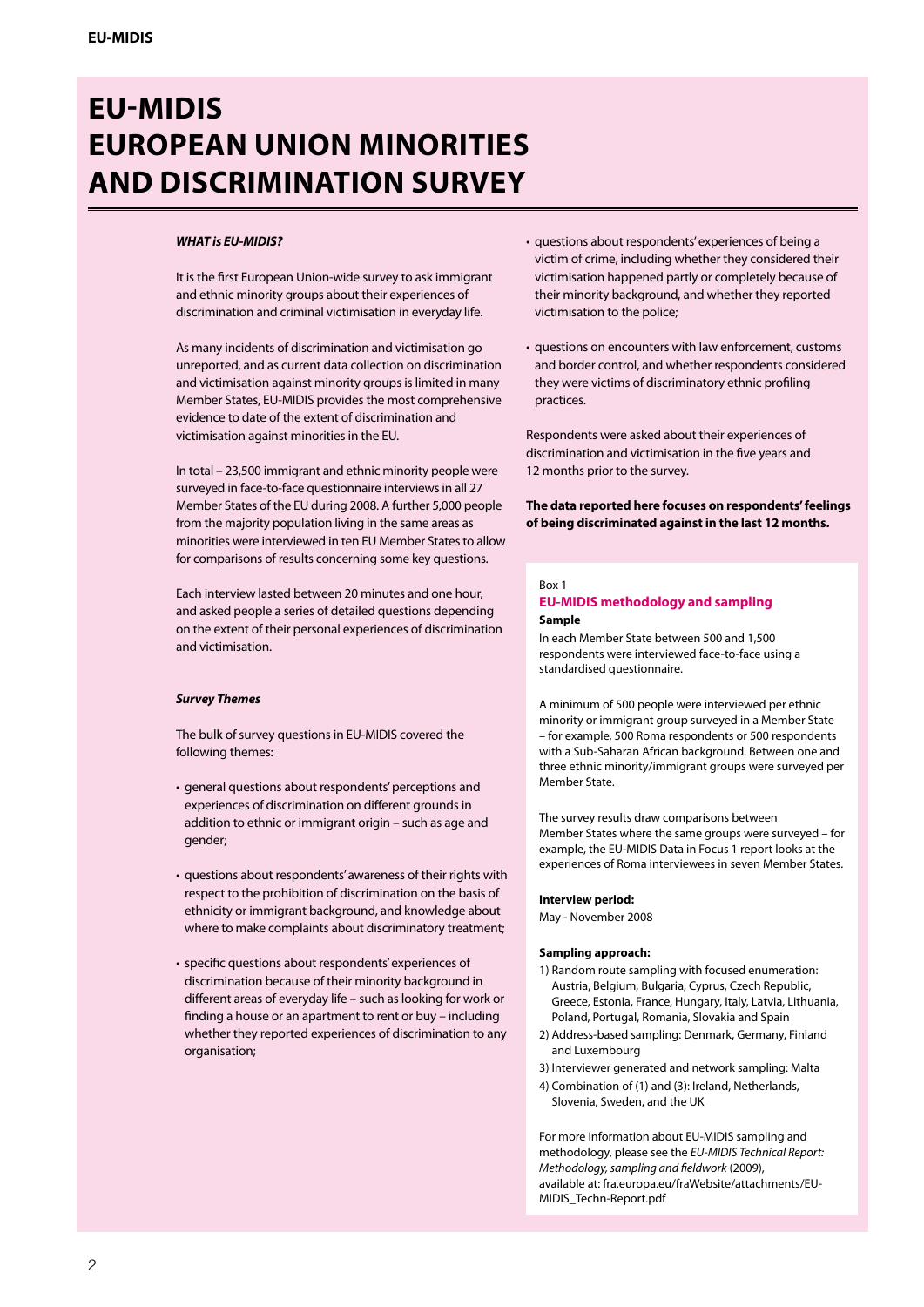# **Data in Focus Series**

This is the **fifth** in a series of EU-MIDIS **Data in Focus** reports that explore specific findings from the survey. EU-MIDIS Data in Focus reports provide only an introductory 'snapshot' of the full results from the survey, and are intended to introduce the reader to some core findings in specific fields or with regard to certain minority groups. Previous Data in Focus reports include:

- Data in Focus 1: The Roma
- Data in Focus 2: Muslims
- Data in Focus 3: Rights Awareness and Equality Bodies
- Data in Focus 4: Police Stops and Minorities

A comprehensive EU-MIDIS'Main Results Report'was published in December 2009.

In due course, the European Union Agency for Fundamental Rights (FRA) intends to make the dataset available from the survey so that anyone can undertake their own analysis of the results.

The current Data in Focus report examines :

- **Respondents' general perceptions about and experiences of discrimination in their Member State on the basis of a range of grounds for discrimination ('multiple discrimination'**) – such as gender and age, as well as ethnicity and immigrant background. These findings are compared with results for the majority population that are taken from a Eurobarometer survey conducted in the same year.
- **Respondents' personal experience of discrimination – as they perceive it – specifically on the basis of their ethnicity or immigrant background,** which is explored in relation to personal characteristics such as gender and age, and socio-economic variables such as employment status.

**Defining 'multiple discrimination':** The term 'multiple discrimination' can be understood as meaning discrimination on more than one ground. The concept of multiple discrimination is elaborated further in the section of this report titled'Discrimination on Different Grounds'.

All reports and other documentation from the survey are available at: fra.europa.eu/eu-midis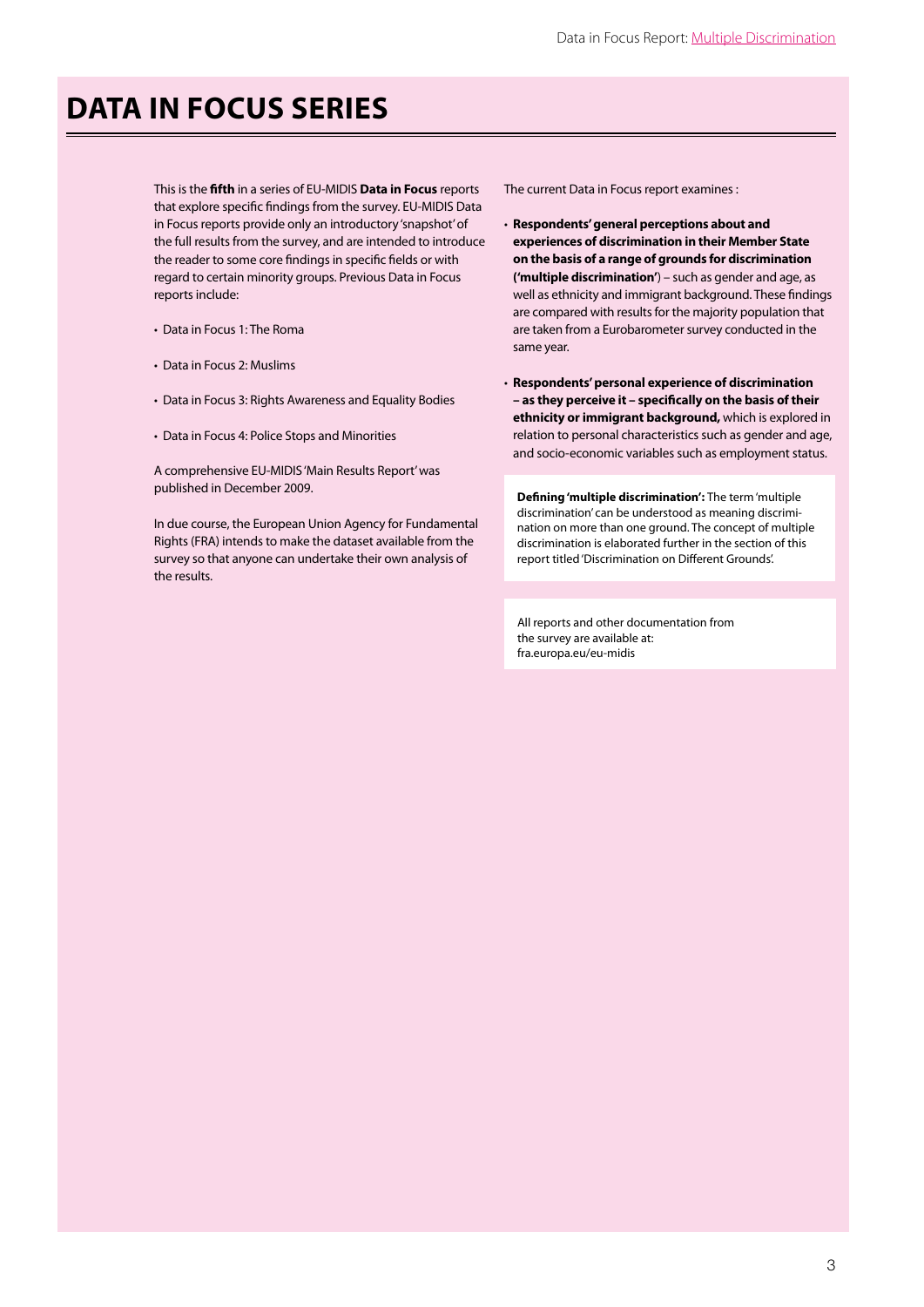# **Data in Focus Report 5 Key Findings on Multiple Discrimination**

- Every fourth ethnic minority or immigrant respondent interviewed in EU-MIDIS indicated they had felt discriminated against on at least two of the following grounds in the last 12 months: ethnic or immigrant origin, gender, sexual orientation, age, religion or belief, disability, or for'other'reasons.
- Comparing EU-MIDIS and Special Eurobarometer 296 results shows that the majority population in EU Member States felt discriminated against less often across a range of grounds than ethnic minority and immigrant persons surveyed in EU-MIDIS. The results therefore suggest that ethnic minority and immigrant groups are generally more vulnerable to multiple discrimination than the majority population in the EU.
- Ethnicity or immigrant origin consistently emerges as the most significant ground for experiencing discrimination among ethnic minorities and immigrants surveyed in EU-MIDIS – more than other grounds such as age or gender.
- EU-MIDIS clearly shows that 'visible' minorities that is, those who generally look different to the majority population – feel discriminated against more often and across a range of grounds than other minorities. For example, Roma and people of African origin indicate that they experience more discrimination than former Yugoslavians, those with a Russian background, and Central and East Europeans.
- • Gender and age are strong predictors of discrimination for certain groups: for example, young ethnic minority/immigrant men tend to report high levels of discriminatory treatment; however, this overall finding differs for certain minority groups surveyed in EU-MIDIS.
- Twice as many ethnic minority/immigrant women compared with ethnic minority/immigrant men indicated that they experienced discrimination on the basis of gender. This indicates that minority women are vulnerable to'multiple discrimination'on the basis of their ethnicity/immigrant background and their gender.
- Socio-economic disadvantage is a contributing factor to the experience of discrimination: on average, 46% of respondents who experienced what they considered to be discrimination on different grounds were in the lowest income quartile recorded for their EU Member State.
- The majority population in EU Member States generally *perceive* discrimination across a range of grounds as being more widespread than ethnic minority and immigrant respondents in EU-MIDIS do. This also holds true with respect to perception of discrimination on the ground of ethnic and immigrant origin. In contrast, ethnic minority and immigrant respondents in EU-MIDIS indicate that they experience what they consider as discrimination, across a range of grounds, more often than the majority population in Member States.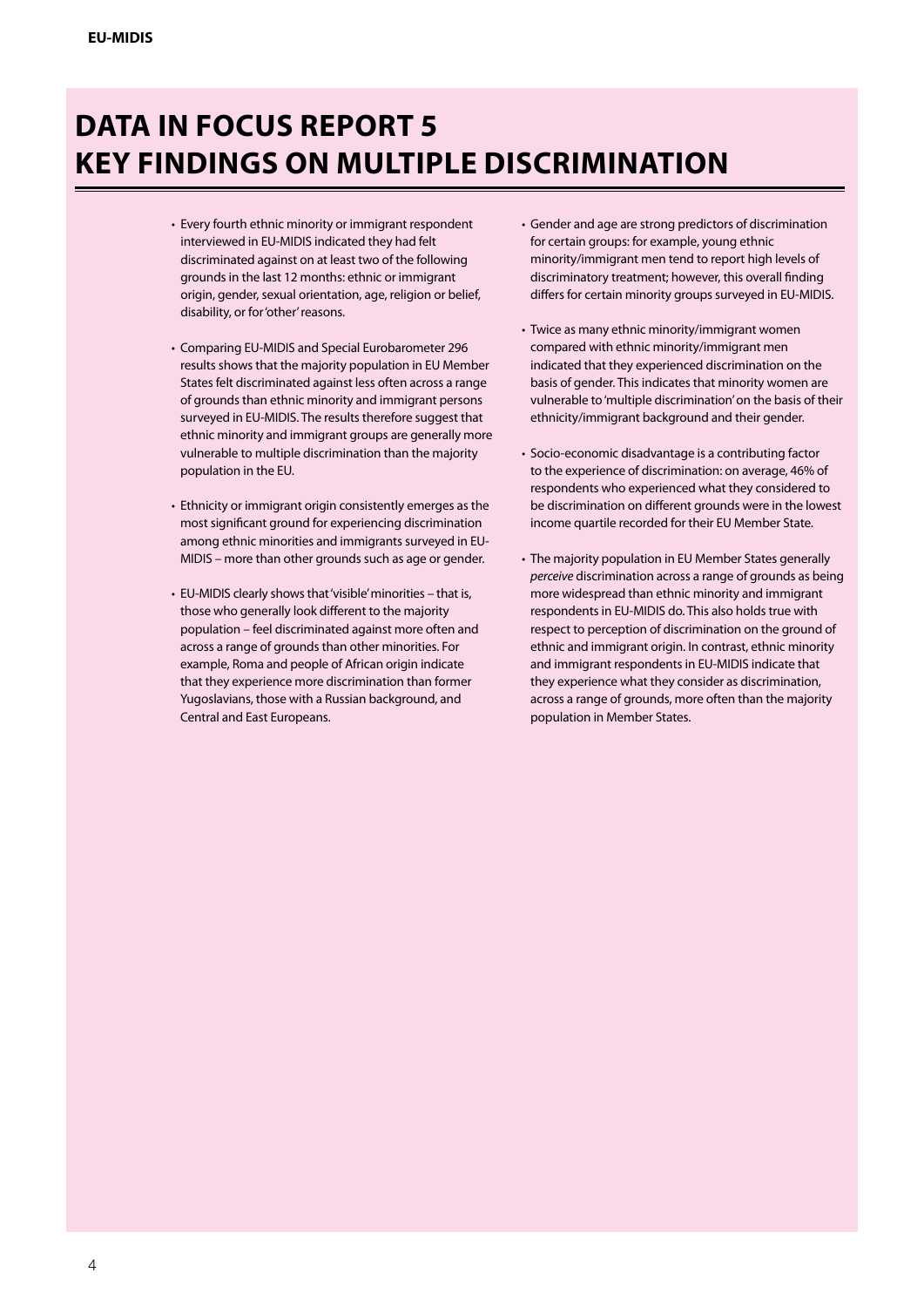# **Understanding Discrimination**

# **Principles of Equal Treatment and Non-Discrimination**

The principles of equal treatment and non-discrimination lie at the core of democratic societies. At the level of the European Union these principles are enshrined in primary law as reflected in Article 21 of the Charter of Fundamental Rights of the European Union. According to this article, any discrimination based on grounds such as 'sex, race, colour, ethnic or social origin, genetic features, language, religion or belief, political or any other opinion, membership of a national minority, property, birth, disability, age or sexual orientation'shall be prohibited. Moreover, Article 19 of the Treaty on the Functioning of the European Union (Part II 'Non-Discrimination and Citizenship of the Union') gives the Union the competence to combat discrimination on grounds of sex, racial or ethnic origin, religion or belief, disability, age and sexual orientation. At the time of publication (2011), different Directives variously address discrimination across a range of grounds and in different contexts encompassing employment through to goods and services (see Box 2).

# Box 2

#### **European Union anti-discrimination legislation**

The original Treaty establishing the European Community (1957) contained a provision prohibiting discrimination on the ground of sex in the field of employment. Recent examples of legislation that have added additional grounds of discrimination, and have further developed the ground of discrimination in relation to sex, include:

**Directive 2000/43/EC – Racial Equality Directive:** establishes a framework against discrimination based on racial or ethnic origin inside and outside the labour market;

**Directive 2000/78/EC – Employment Equality Directive:**  establishes a framework for equal treatment in employment and occupation, and in Article 1 lays down a general framework for combating discrimination on the grounds of religion or belief, disability, age or sexual orientation as regards employment and occupation;

**Directive 2004/113/EC – Gender Directive (and Gender Recast Directive 2006/54/EC):** establishes a framework for equal treatment between men and women in access to and supply of goods and services.

See European Union Agency for Fundamental Rights and European Court of Human Rights (2011) *A Handbook on European Non-Discrimination Law.*

The European Union Agency for Fundamental Rights has a Multi-Annual Framework that identifies nine general thematic areas for its research activities in the period 2007-2012. One of the nine areas encompasses discrimination across a range of grounds – including sex, race or ethnic origin, religion or belief, disability, age or sexual orientation, and persons belonging to minorities – and specifically refers to 'any combination of these grounds (multiple discrimination)'. In sum, discrimination on more than one ground is highlighted in the Agency's Multi-Annual Framework as an area for data collection with respect to enjoyment of fundamental rights in the EU.

Reference to multiple discrimination in the Agency's work reflects the slow but growing recognition of this phenomenon at the level of European Union law and policy. For example, recital 14 of the Racial Equality Directive refers to'multiple discrimination', and in the preparatory work of the European Commission for a new Directive prohibiting discrimination on different grounds – commonly referred to asthe'Horizontal Directive'– reference is made to'the need to tackle multiple discrimination, for example by defining it as discrimination and by providing effective remedies' (which, however, is considered as going beyond the scope of the directive).<sup>1</sup> In addition, the European Commission has commissioned reports<sup>2</sup> and has funded research on multiple discrimination – such as the 'Genderace' project under the 7th Framework Programme.<sup>3</sup>

Also, the European Parliament has frequently highlighted the problem of multiple discrimination. In its resolution on the Stockholm Programme, it stressed that 'while EU law and policy makers have adopted an extensive body of law to combat the multiple discrimination suffered by women from minority backgrounds, especially Roma women, no significant progress can be demonstrated'; it therefore called on the EU Member States 'to review the implementation of all policies related to the phenomenon of multiple discrimination'.<sup>4</sup> The Parliament also stressed that 'older women and older people from ethnic minorities may face multiple discrimination.<sup>5</sup>

EU-MIDIS presented a user-friendly 'definition'of discrimination that could be understood by interviewees: *'when somebody is treated less favourably than others because of a specific personal feature, such as age, gender or minority background'.* 

No specific definition of multiple discrimination was used in the survey.

- 3 For further information, see: http://ec.europa.eu/research/social-sciences/pdf/genderace-brochure\_en.pdf.
- 4 European Parliament resolution of 25 November 2009 on the Communication from the Commission to the European Parliament and the Council An area of freedom, security and justice serving the citizen – Stockholm Programme, in OJ C 285 E as of 21 October 2010, paragraph 31.
- 5 European Parliament resolution of 21 February 2008 on the demographic future of Europe, in OJ C 184E as of 6 August 2009, paragraph 44.

<sup>1</sup> COM (2008) 0426 final, available at: eur-lex.europa.eu/LexUriServ/LexUriServ.do?uri=CELEX:52008PC0426:EN:NOT.

<sup>2</sup> European Commission (2007) *Tackling Multiple Discrimination: Practices, policies and laws,* Luxembourg: Publications Office, available at: http://ec.europa.eu/social/main.jsp?catId=738&langId=en&pubId=51&type=2&furtherPubs=no.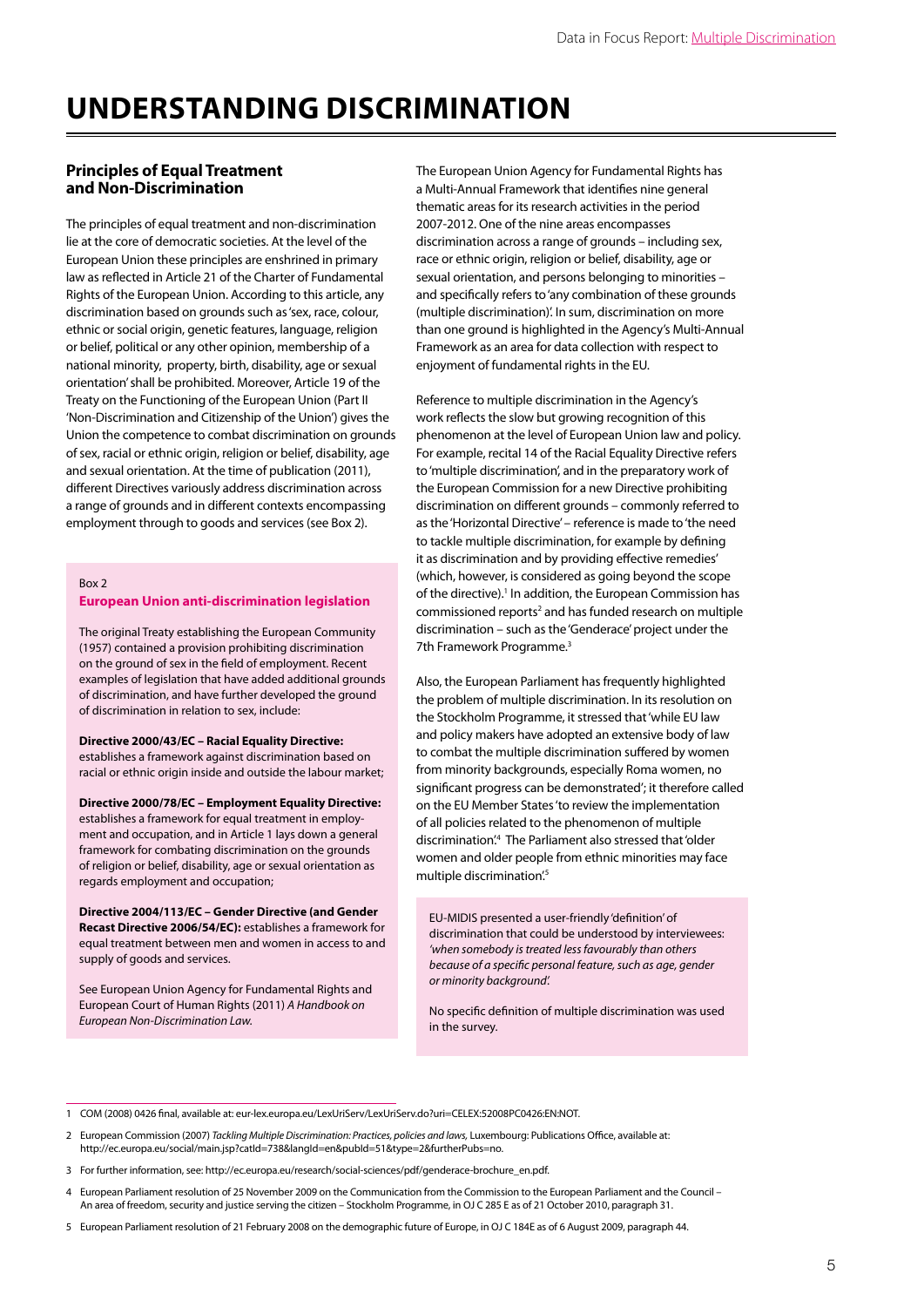#### **EU-MIDIS**

This Data in Focus report contributes to the development of knowledge in the EU with respect to the experience of multiple discrimination, which to date is relatively underresearched compared with work addressing discrimination on single grounds.

# **Discrimination on Different Grounds**

The evidence described in previous Data in Focus reports shows that certain minority groups, such as the Roma (Data in Focus Report 1) and respondents with a self-identified Muslim background (Data in Focus Report 2), experience significant levels of discrimination in different areas of everyday life based on their immigrant or ethnic origin, or their religious background. For some groups, such as Muslims, it is difficult to distinguish between experiences of discriminatory treatment on the basis of their ethnicity/ immigrant background and/or their religion – as the two are closely intertwined as a reflection of cultural and personal identity.

The current Data in Focus report explores the issue of **multiple discrimination**. The concept recognises the fact that an individual can be discriminated against on more than one ground in any given situation or time. In other words, a person does not only have a minority background, but also a certain age and gender that might add to her or his vulnerability to discrimination. For example, a woman with an ethnic minority background might be affected by discrimination in a different way to a man with the same minority background. Other personal characteristics or circumstances, such as disability or educational background, also impact on one's exposure to and experience of discrimination. It is the adding up and/or combination of different grounds of discrimination that form the substance of what is commonly understood as'multiple discrimination', and which has been variously addressed by different authors and academic disciplines as'additive discrimination' or'compound discrimination', and as'intersectional discrimination'.

There has been progressive acknowledgement of the role that multiple discrimination can play in people's lives by disciplines such as gender studies, and in some branches of socio-legal research<sup>6</sup>. In contrast, the law has been slow to recognise and respond to the concept of multiple discrimination in practice. The relatively few cases addressing discrimination on more than one ground is evidence of the law lagging behind in this area, and of the limitations imposed on addressing multiple discrimination through the application of the'comparator'approach in discrimination cases in a number of jurisdictions.<sup>7</sup>

## **FRA research on multiple discrimination**

The FRA has included reference to and analysis of multiple discrimination in some of its work to date, for example in its reports on:

- *Homophobia and Discrimination on Grounds of Sexual Orientation and Gender Identity in the EU Member States: Part II – The Social Situation* (2009), which includes a chapter on multiple discrimination. See: fra.europa.eu/fraWebsite/ attachments/FRA\_hdgso\_report\_part2\_en.pdf
- *Housing conditions of Roma and Travellers in the European Union* (2009) which includes a brief section on 'Multiple discrimination and housing'. See: fra.europa.eu/ fraWebsite/attachments/Roma\_Housing\_Comparativefinal\_en.pdf

As a reflection of the need for more concrete research to explore the realities of multiple discrimination, the European Union Agency for Fundamental Rights initiated research at the end of 2010 on 'Inequalities and multiple discrimination in access to healthcare'. The project will look at healthcare with respect to the intersection of discrimination in relation to ethnicity, gender and age. The results of this research will offer examples of multiple discrimination as it is experienced in practice, which can serve to inform socio-legal research and policy responses in this field.

For project details see: fra.europa.eu/fraWebsite/research/projects/ proj\_multiplediscriminationhealthcare\_en.htm

Although EU-MIDIS was developed with the primary purpose of looking at discrimination on the single ground of ethnicity or immigrant background, some general questions were also developed to capture discrimination across a range of grounds and with respect to respondents'personal characteristics. However, the nature of the questionnaire instrument means that the results cannot definitively show whether respondents experienced discrimination across a range of grounds at the same time, or as the intersection of various grounds that are difficult to distinguish from each other. What the results do point to is the existence of discrimination on more than one ground in a 12-month period, and on the basis of different personal characteristics that may operate individually or together to exacerbate experiences of discrimination.

The importance of recognising multiple discrimination lies with the fact that it takes into account the complexity of discrimination as it is experienced by some people.

<sup>6</sup> Burri, S. and Schiek, D. (2009) *Multiple Discrimination in EU Law: Opportunities for legal responses to intersectional gender discrimination?*, Report by the European Network of Legal Experts in the Field of Gender Equality for the European Commission DG Employment, Social Affairs and Equal Opportunities; Crenshaw, K. (1989) 'Demarginalizing the intersection of Race and Sex: A Black Feminist Critique of Antidiscrimination Doctrine, Feminist Theory and Antiracist Politics', in *University of Chicago Legal Reform*, pp.137-167.

<sup>7</sup> The'comparator approach'in discrimination law meansthat a claimant who saysthey have been discriminated against will have to demonstrate 'lessfavourable treatment'by identifying a person outside their'group'who wastreated better as a result of not being a member of the group that the complainant belongsto (group'being'the ground under which discrimination is claimed – such as age, or gender, or disability). This becomes complex in cases of multiple discrimination as the comparator – the person against whom the complainant should be compared – is unclear, and could theoretically involve several people.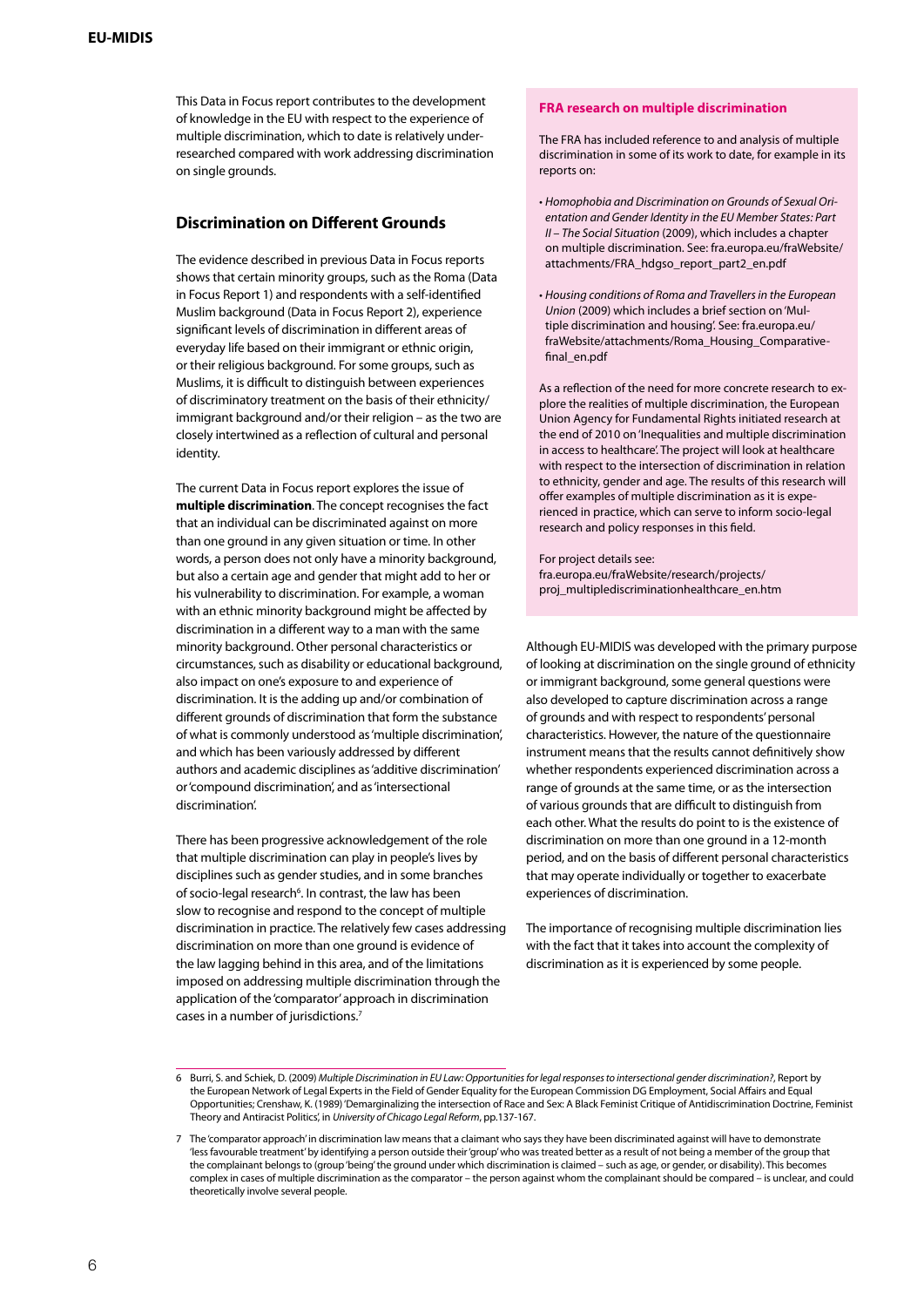# **WHAT DID THE SURVEY ASK?**

# **Multiple discrimination – perceptions and experiences**

EU-MIDIS asked respondents two questions about discrimination on the grounds of disability, religion or belief, age, sexual orientation, gender, and ethnic or immigrant origin.

- The first question concerned respondents'**perceptions** about the extent to which discrimination, across the range of grounds listed above, is widespread in their country (Question A1, see Box 4).
- The second question explored respondents'personal experiences of discrimination – **with regard to whether they felt discriminated against** – across the same range of grounds in the past 12 months (Question A2, see Box 5). Respondents could indicate whether they had experienced discrimination in the last 12 months on more than one ground – the results of which can be interpreted as an indicator of multiple discrimination.

The results to both of these questions are compared in this report with findings from identical questions that were asked of the majority population in a Special Eurobarometer survey on discrimination (No. 296), which collected data in the same year as EU-MIDIS – 2008.

# **Discrimination on the ground of ethnic/ immigrant origin with respect to respondent characteristics such as gender, age and socio-economic status**

The majority of questions in EU-MIDIS asked respondents about their personal experiences of discrimination – according to their feelings of having been discriminated against – across nine areas of everyday life on the basis of a single ground of discrimination – ethnic or immigrant origin. Discrimination was asked about with respect to the following nine areas:

- when looking for work;
- at work;
- when looking for a house or an apartment to rent or buy;
- by healthcare personnel;
- by social service personnel;
- by school personnel;
- at a café, restaurant, bar or club;
- when entering or in a shop;
- when trying to open a bank account or get a loan.

The results to these questions are looked at in this report in relation to respondents' personal characteristics such as gender and age. In this way, the findings can indirectly point to the potential existence of multiple discrimination; for example, when ethnic minority women are reporting higher levels of discrimination than men from the same minority group.

The results in relation to the nine areas of discrimination on the basis of respondents'ethnicity/immigrant background are also examined with respect to respondents' socioeconomic position. Three background variables that were collected in the survey are used to create a measure of respondents'socio-economic position to see if the experience of discrimination differs for persons who are materially and socially better off in comparison with those who are socially and economically disadvantaged (see Box 3).

### Box 3

## **Measuring respondents' socio-economic position**

Background variables – such as gender, age and years in education – were collected for all EU-MIDIS interviewees. In order to create a proxy for socio-economic position, the following background variables are used in the analysis:

- education in years;
- income level in quartiles;
- employment status at the time of the interview.

The results related to socio-economic position should be interpreted with caution as the variables used have certain limitations.

The education variable is collected as the number of years in education, which poses a problem of interpretation as it does not always correspond to the highest level of education attained. It is potentially problematic in the case of recent arrivals in an EU Member State who might need to study longer to have their qualifications recognised in their host country. In addition, migrant workers are often working in areas that are below their level of qualifications and, as a consequence, have lower incomes than might be expected given their years of education. At the same time the income variable is not comparable between most EU Member States, and can only be used as an indicator relative to available data at Member State level on average incomes. For employed respondents, the survey did not collect data on their occupation, and therefore it is impossible to distinguish between those having'good' and'bad' jobs.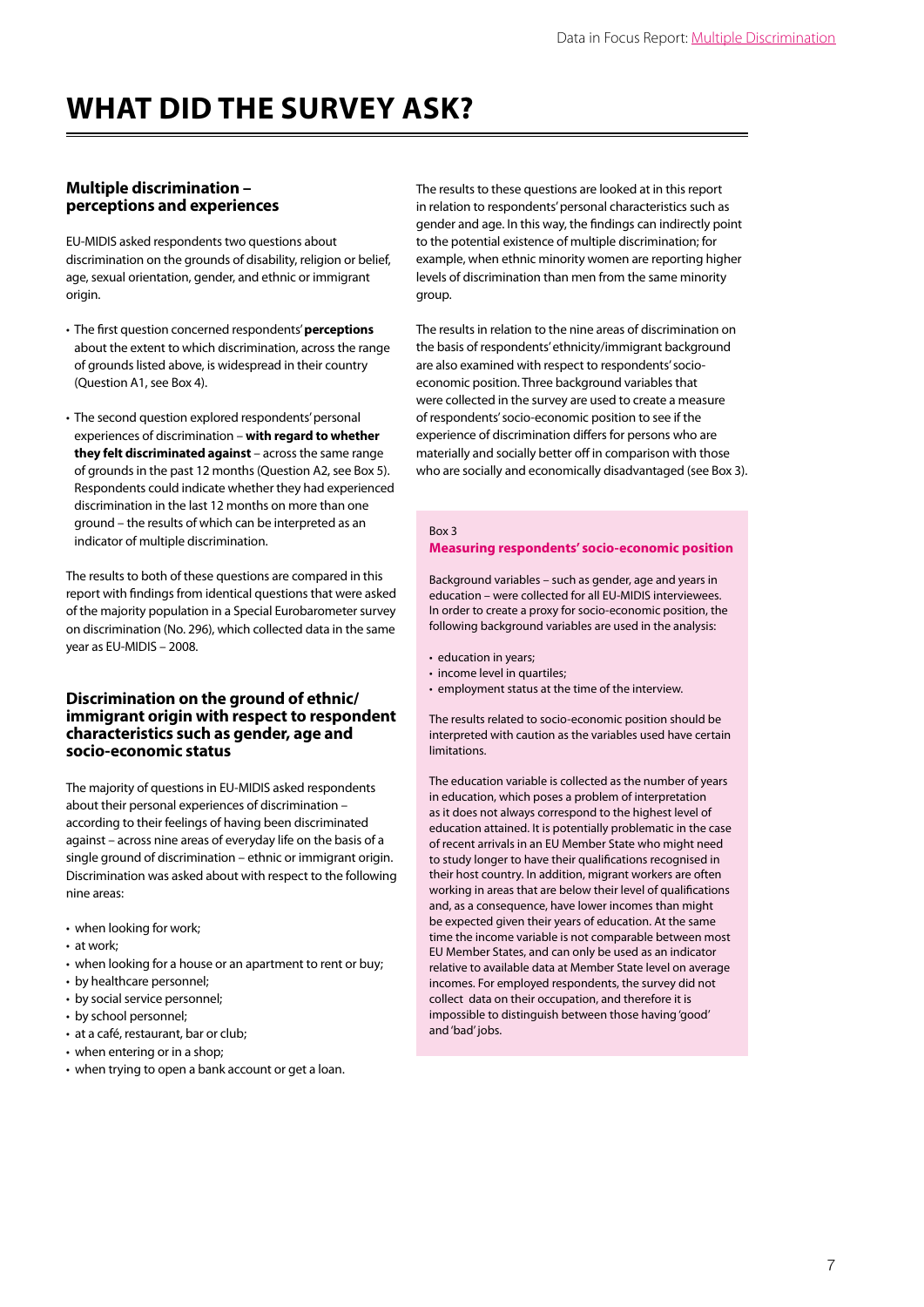# **Survey Results Multiple Discrimination**

# **Perception of multiple discrimination**

#### Box 4

#### **EU-MIDIS Question A1 (Special Eurobarometer 296, Question A1): Perceptions about discrimination on different grounds**

For each of the following types of discrimination, could you please tell me whether, in your opinion, it is very widespread, fairly widespread, fairly rare, or very rare in your country? Discrimination on the basis of ...

- 1. ethnic or immigrant origin
- 2. gender
- 3. sexual orientation
- 4. age
- 5. religion or belief
- 6. disability

Figure 1 shows that in comparison with the minority groups questioned in EU-MIDIS, more respondents from the majority population, who were interviewed for Special Eurobarometer 296, considered discrimination to be *widespread* across

all six grounds asked about. Strikingly, 62% of the general population thought that discrimination on the basis of ethnic origin was widespread in comparison with 55% of ethnic minority and immigrant respondents, and 45% of the majority population in comparison with 33% of minority interviewees considered that discrimination on the basis of religion or belief was widespread. At the same time, 33% of both majority and minority interviewees thought that discrimination on the basis of ethnicity or immigrant origin is'fairly'or'very'rare in the EU Member State where they live (not shown in Figure 1).

When comparing perceptions of whether discrimination on the basis of ethnicity or immigrant origin is'widespread' (Figure 2), there is great variation in the extent to which this form of discrimination is identified as a problem between groups and Member States. For example, whereas in Sweden perceptions are roughly the same between the majority and minority groups surveyed, in the case of Poland the majority population perceives significantly lower levels of discrimination against minorities in comparison with Roma interviewees. These findings warrant further exploration at the Member State level.





#### EU-MIDIS and Special Eurobarometer 296, both question A1 (see Box 4)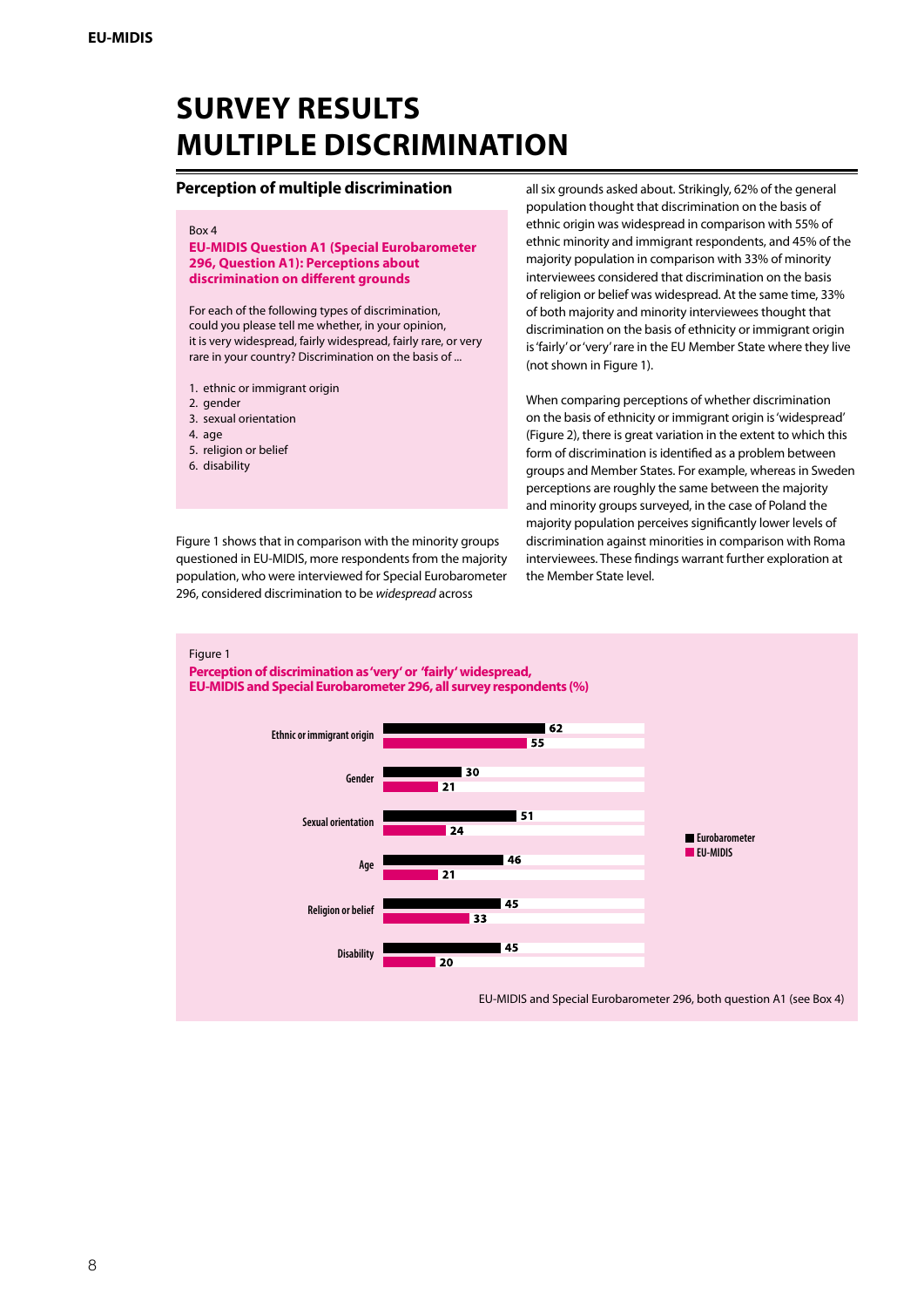$145$ 

52

67

69

66 61

67

l 60

**60** 

60

 $\overline{32}$ 

40

41

43

49

50

**50** 

**151** 

■ 79

**176** 

 $|74$ 

l RO

**176** 68

 $175$ 

69

 $165$ 

90

#### Figure 2

**Comparison of perception of discrimination based on ethnic or immigrant origin as being 'very' or 'fairly' widespread, EU-MIDIS and Special Eurobarometer 296, all survey respondents (%)**



EU-MIDIS and Special Eurobarometer 296, both question A1 (see Box 4)

 $135$ 

Perceptions present an important reading of the'mood' of a country with respect to specific questions, but they should not be read as indicators of realities on the ground. In most cases where people are asked to comment on their perception of the extent of discrimination in their country, they are answering hypothetically in relation to a number of grounds that typically do not apply to them – for example, when asked about discrimination on the basis of ethnicity

the majority population cannot, in most cases, respond from personal experience. In contrast, minority interviewees might be expected to respond with respect to their own or that of their families'or friends'experiences; in this case, it can be assumed that minority respondents only'speak'for their ethnic or immigrant group rather than that of others who may experience higher or lower levels of discrimination.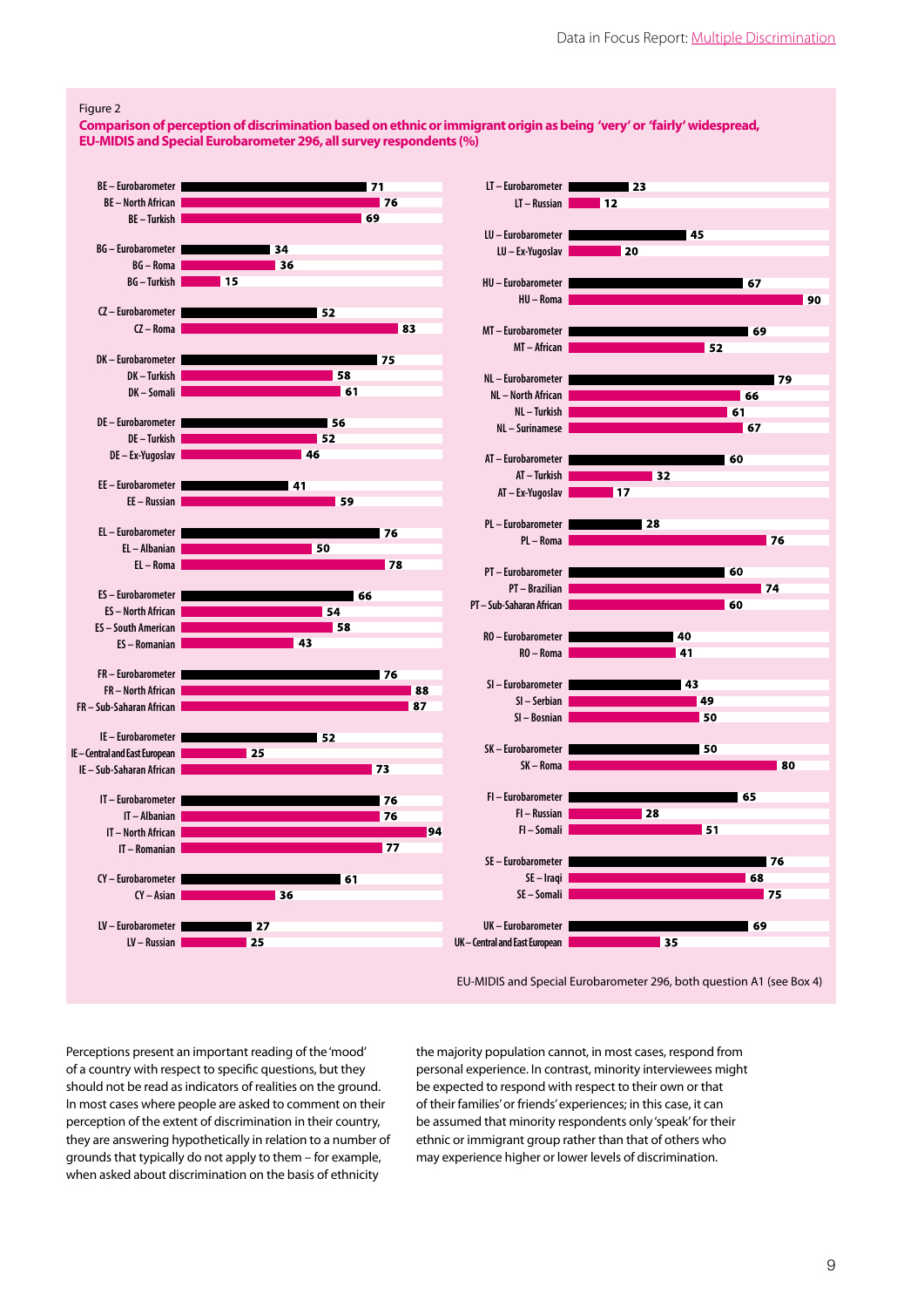# **Experience of multiple discrimination: based on respondents' personal feelings of having been discriminated against**

### **Findings from EU-MIDIS and comparison with Special Eurobarometer 296**

Bearing in mind the limitations of looking at general perceptions to judge the situation regarding discrimination in a country, EU-MIDIS also asked questions about discrimination as respondents themselves felt they had experienced it.

Question A2 in the EU-MIDIS survey asked ethnic minority/immigrant respondents if they had **experienced discrimination** on the basis of different grounds (see Box 5). The same question was asked in the Special Eurobarometer 296 survey on the majority population.

#### Box 5

### **EU-MIDIS question A2 (Special Eurobarometer 296, question A3): experiencing discrimination on different grounds**

In the past 12 months have you personally felt discriminated against or harassed on the basis of one or more of the following grounds? Please tell me all that apply:

- 1. ethnic or immigrant origin
- 2. gender
- 3. sexual orientation
- 4. age
- 5. religion or belief
- 6. disability
- 7. another reason

#### Box 6

## **Comparing results between EU-MIDIS and Special Eurobarometer 296**

By bringing together the results from EU-MIDIS and the data collected through the European Commission's Special Eurobarometer on discrimination (No. 296) – both of which were conducted in 2008 – it is possible to compare experiences of multiple discrimination between the ethnic minority and immigrant groups surveyed in EU-MIDIS and the majority population in the EU-27. In this way, the results can offer some preliminary findings on the extent to which discrimination on a single ground and on more than one ground is more prevalent among minority and immigrant groups in comparison with the majority population.

Although identical questions were asked in EU-MIDIS and Eurobarometer survey 296, it should be noted that the data collection for EU-MIDIS was mainly carried out in urban areas while the Eurobarometer surveys are based on nationwide samples of respondents; therefore the results have to be cautiously interpreted as reflecting the locations where the two surveys were conducted.

For Special Eurobarometer 296 findings, see: http://ec.europa.eu/public\_opinion/archives/ebs/ ebs\_296\_en.pdf

### Figure 3

#### **Comparing results from EU-MIDIS and Special Eurobarometer 296: discrimination by number of grounds, last 12 months, all survey respondents (%)**



Comparing results from EU-MIDIS and Special Eurobarometer 296 (as shown in Figure 3):

Some 23% of all respondents to EU-MIDIS indicated they had felt discriminated against on a single ground in the last 12 months, whereas 12% of the majority population indicated this to be the case; 14% of EU-MIDIS respondents said they had felt discriminated against on multiple grounds in the past 12 months in comparison with only 3% of the majority population; and 63% of EU-MIDIS respondents indicated they had *not* felt discriminated against on any ground in the last 12 months compared with 85% of the majority population.

These findings indicate that **minority respondents interviewed in EU-MIDIS experienced what they considered to be discrimination on the basis of a single ground and on multiple grounds more often than the majority population interviewed in Special Eurobarometer survey 296.** 

Figure 4 breaks down these results by EU Member State and in relation to the different groups surveyed in EU-MIDIS. It shows that experience of discrimination on more than one ground is generally highest for'visibly different'minorities, such as people of African or Roma origin in comparison with Central and East Europeans, and people of Russian origin.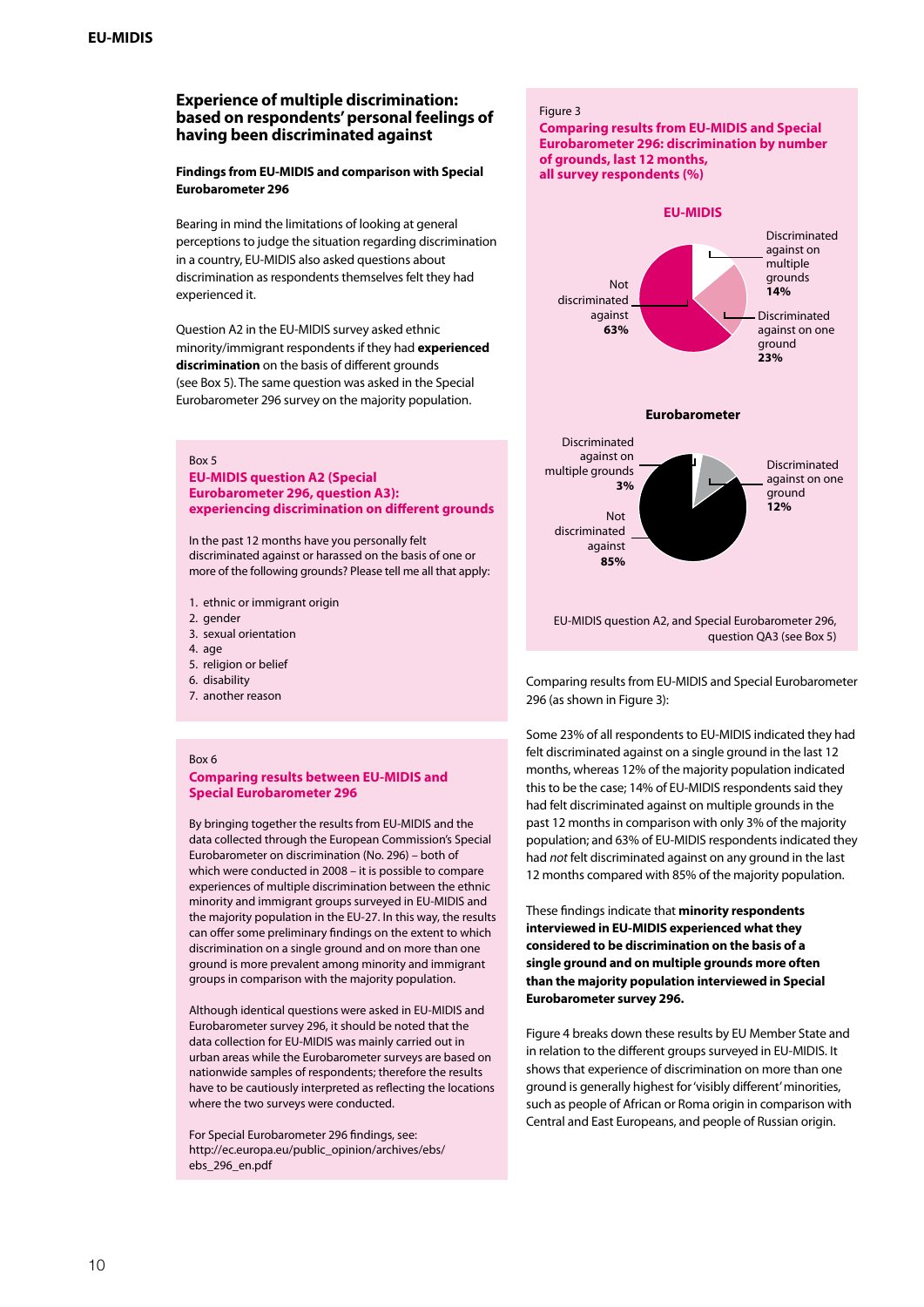In comparison with most other EU Member States: in Austria, both of the minority groups surveyed in EU-MIDIS indicated very slightly lower levels of having experienced discrimination (as they perceived it) on more than one ground compared with the majority population; although the overall rates of discrimination in Austria never exceeded 5% for either majority or minority population respondents. The main Eurobarometer results for Austria (as referenced in Box 6) indicate that majority respondents reported high

levels of experiencing discrimination on grounds of both gender and age in comparison with majority respondents in other EU Member States (6% of Austrians said that they had been discriminated against because of their gender, and 11% because of their age, whereas the EU-27 averages were 3% and 6%, respectively). As a result, the findings on discrimination experiences for majority respondents in Austria, as shown in Figure 4, were slightly higher in comparison with many other countries.

#### Figure 4

**Comparing results from EU-MIDIS and Special Eurobarometer 296: discrimination experiences on more than one ground, last 12 months – all survey respondents (%)**



EU-MIDIS question A2, and Special Eurobarometer 296 question QA3 (see Box 5)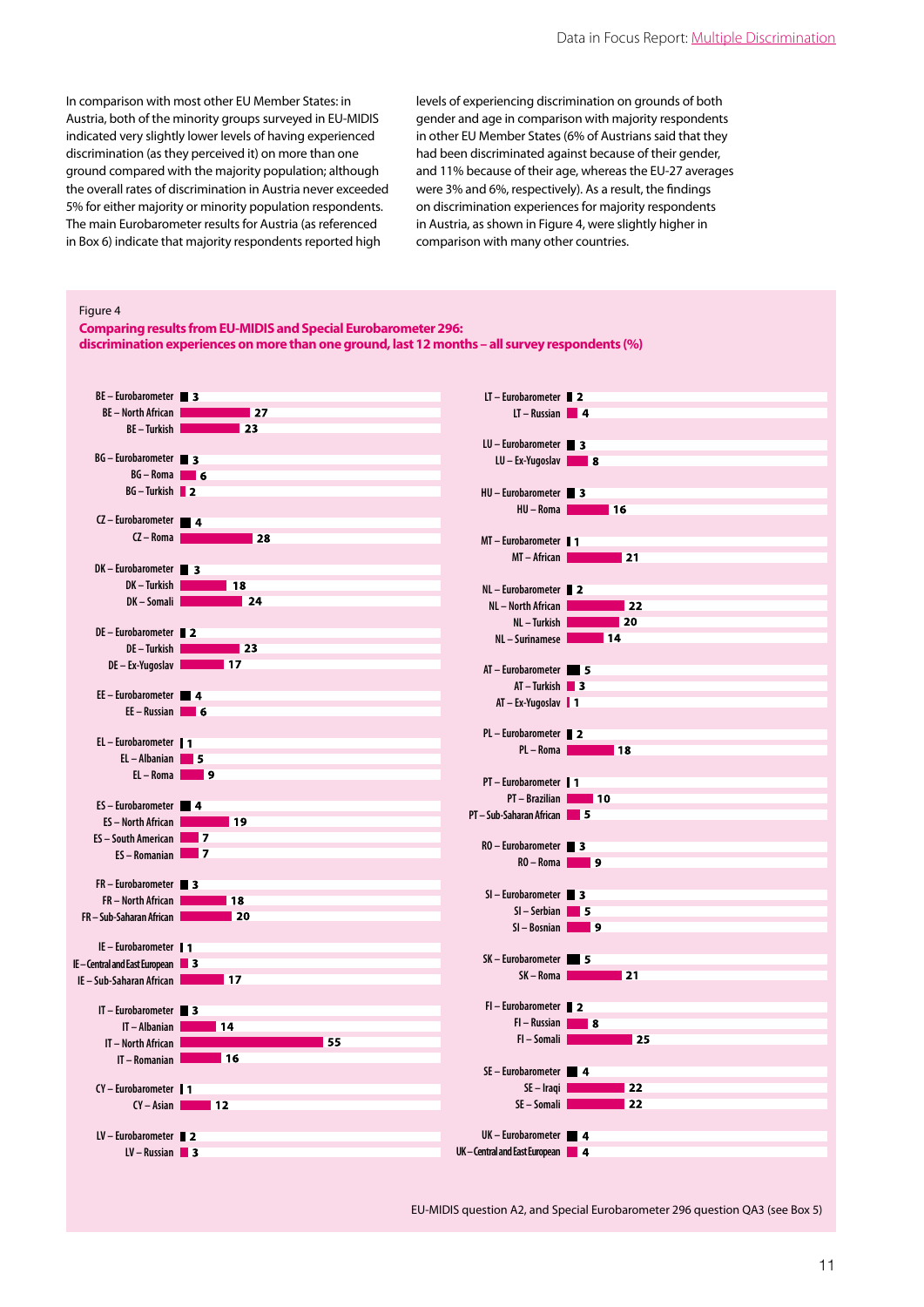# **EU-MIDIS: Grounds for multiple discrimination and aggregate respondent groups**

Looking specifically at results from EU-MIDIS, the main grounds identified by minorities who reported feeling discriminated against on different grounds were – unsurprisingly given the respondents'backgrounds – ethnic and immigrant origin (93%) and religion or belief (64%), followed by gender (34%) and age (29%) – note the percentages do not add up to 100 as respondents could indicate more than one ground of discrimination. It cannot be determined from the EU-MIDIS results whether discrimination on more than one ground was experienced as different incidents over a 12-month period, or whether discrimination on different grounds occurred at the same time; however, the findings do indicate that minorities are particularly vulnerable to discrimination because of their ethnic minority and immigrant background and because of other personal characteristics such as religion.

In particular, Muslim respondents indicated that religion was either'very'or'fairly'important in their lives – 91% of North Africans and 85% of Turkish respondentsindicated thisto be the case – while 90% of Sub-Saharan Africans, coming from a mixture of different religious backgrounds, also indicated that religion was important to them. This suggests that identity – encompassing factors such as ethnicity and religion – can be experienced as intersectional discrimination by many minority ethnic groups in Europe, meaning that different grounds of discrimination interact and are hard to distinguish from each other. This interpretation is useful to keep in mind when looking to understand high levels of reported discrimination on multiple grounds by specific aggregate groups – as shown in Figure 5.

### Figure 5

**EU-MIDIS – Discrimination experiences on more than one ground, by aggregate respondent groups, last 12 months – all survey respondents (%)**



EU-MIDIS question A2 (see Box 5)

## **EU-MIDIS: Background characteristics of those who reported discrimination on more than one ground**

Looking specifically at the gender and age of respondents in EU-MIDIS who indicated they had experienced discrimination on several grounds reveals some notable results. Namely, on average among those who reported multiple discrimination, there were slightly more men than women (respectively 53% and 47%). Men indicated they experienced discrimination slightly more often than women in most of the grounds tested (see Figure  $6$ ) – with the exception of gender.

As Figure 6 shows – among those indicating they had been discriminated against on different grounds – women reported much higher levels of experiencing what they considered to be discrimination on the basis of'gender', with 44% of women and 24% of men indicating this as a ground of discrimination. In comparison, the percentage of men and women identifying'age'as a ground of discrimination was almost identical – 30% of men and 29% of women. With respect to age, a detailed analysis of the survey data shows that – of those indicating experience of discrimination on different grounds – only 9% were over 55 years old, while 41% were between 25-39 years of age.

Together, these results in consideration of age and gender need to be interpreted with respect to the survey's overall finding that most respondents who said they had been discriminated against indicated that this occurred most often when looking for work and when at work – this in general tends to be 'economically active' males among the minorities surveyed in EU-MIDIS; 20% of women among the minority groups surveyed indicated they were 'homemakers', as opposed to 1% of men surveyed, with the proportion of women identifying themselves as'homemakers'being as high as 42% among Roma women, and 28% among Turkish and North African women respondents. In this regard, the results could be further explored with respect to the vulnerability of particular groups to discrimination on different grounds in relation to employment – namely, younger males with minority backgrounds.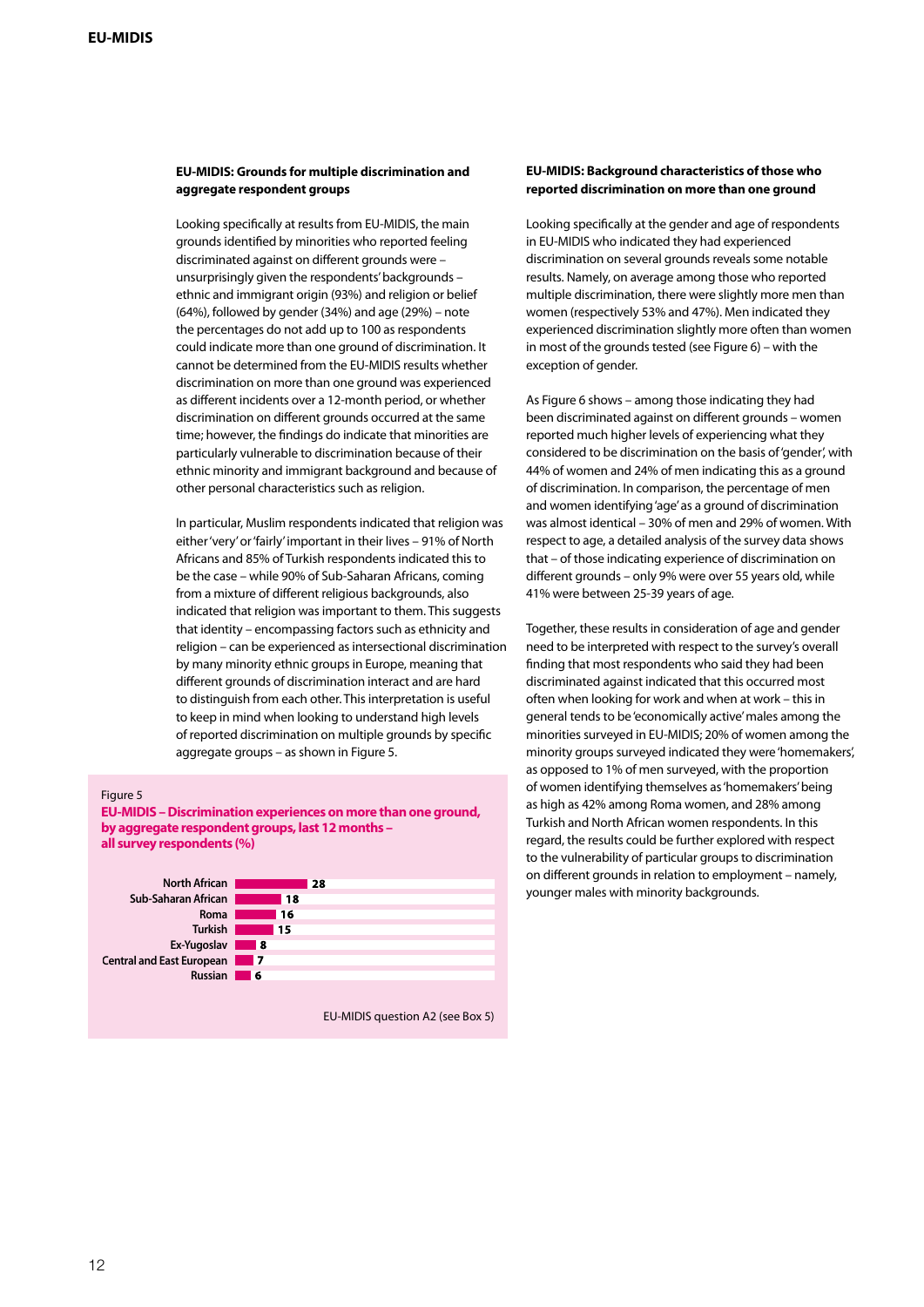In addition, the results indicate that respondents who are more exposed to multiple discrimination tend to come from socially disadvantaged backgrounds (see Box 3 concerning the interpretation of these results), since as many as 46% of them were located in the lowest income quartile recorded in the survey. And, as a reflection of this, unemployed respondents were particularly exposed to discrimination on more than one ground in comparison with employed respondents, with 21% of the unemployed reporting discrimination on more than one ground compared with 12% of those who were employed. Hence, the results show that two indicators of social disadvantage – namely, income **North African** and employment status – are reflected in respondents' al ulsauvalitay<del>e</del> – I

heightened exposure to discrimination across a range of grounds. However, the analysis of results did not find that a low number of years in education is related to heightened experience of discrimination across different grounds – a finding that is addressed later in the report.

These results indicate that certain sub-groups within the minority groups surveyed in EU-MIDIS are vulnerable to discrimination. It is these groups that are in particular need of targeted policy interventions recognising their experiences of multiple discrimination with respect to indicators of social disadvantage, such as employment status and income.

Figure 6

**EU-MIDIS – Grounds of discrimination among those who had been discriminated against on multiple grounds, Russian last 12 months (%)** 



EU-MIDIS question A2 (see Box 5)

Note: Does not sum up to 100 due to the possibility to indicate multiple grounds of discrimination by the respondent.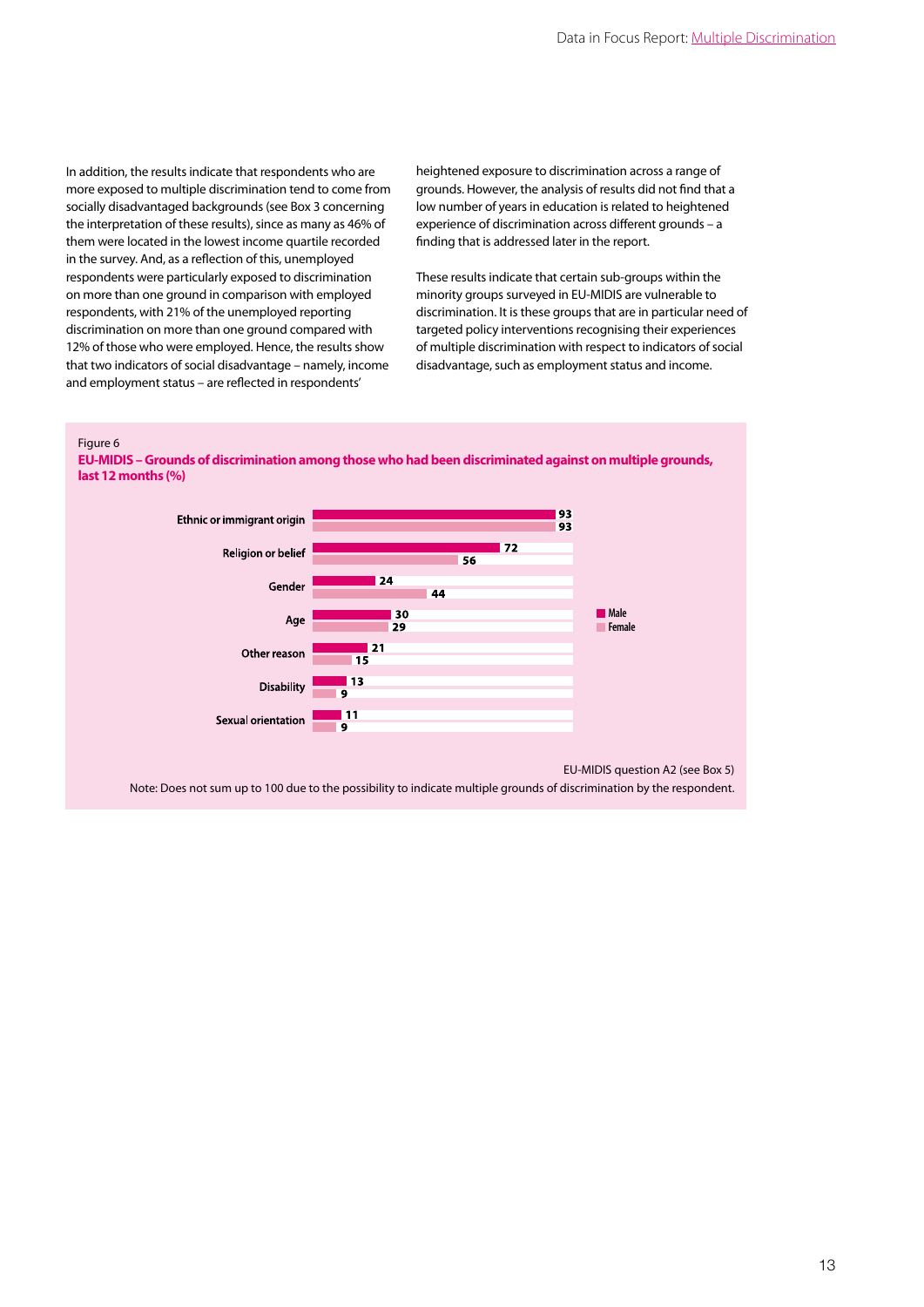# **Experience of discrimination on the single ground of ethnic/immigrant origin with respect to selected respondent characteristics**

The previous section of this Data in Focus report looked at the experience of discrimination on more than one ground. This part focuses on discrimination, as respondents perceived it, on the single ground of ethnic/immigrant origin in nine areas of everyday life – from looking for work to renting an apartment – with respect to respondents'personal characteristics such as gender and age. In this way, findings from EU-MIDIS concerning discrimination on the single ground of ethnic minority or immigrant origin are explored in relation to heightened exposure to discrimination<sup>8</sup> on the basis of gender and age. Hence, the findings can be tentatively explored as proxy indicators with respect to multiple discrimination.

 With regard to the nine areas of everyday life asked about in EU-MIDIS (see p. 7) in relation to discrimination on the single ground of ethnic minority or immigrant background, the results indicate that – overall – men experience more instances of discrimination than women over a 12-month period. Conversely, among those respondents who indicated they did not experience discrimination on any of the grounds asked about in the last 12 months (zero discrimination experiences) there are more women than men (a difference of about five percentage points) (Figure 7).



<sup>8</sup> Heightened exposure to discrimination is measured here as the number of areas, of the nine tested, where the respondent was discriminated against. While high incidence of discrimination across the nine areas of everyday life could be the result of repeat discrimination by one person or organisation, the number of areas of discrimination – ranging from 0 (= no discrimination) and 1 (= discriminated against on one of the nine areas in the past 12 months) to 9 (= discriminated against at least once in all of the nine areas in the past 12 months) – indicates how varied and pervasive discrimination is.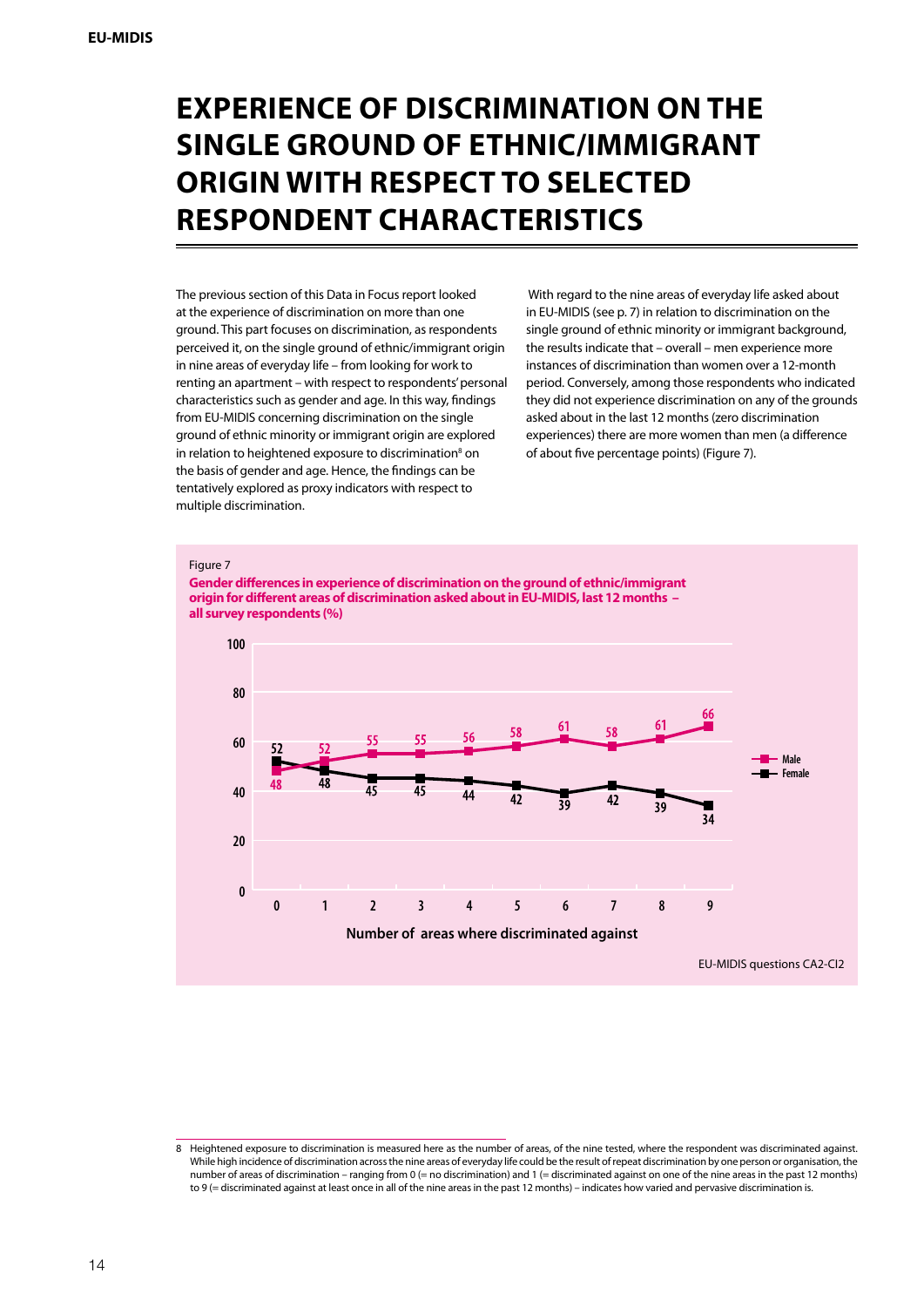Figure 7 reveals a clear pattern: for every increase in the number of different areas where a discriminatory incident on the basis of a respondent's ethnic minority/immigrant background occurs, the share of men generally increases while the proportion of women decreases. Among those most vulnerable to discrimination, namely those who reported being discriminated against in two or more areas, around 55% and above were men. One of the possible explanations for this pattern, which has been referred to earlier in the report, is that men are more likely to be seeking paid employment or to be in paid employment, while women are more likely to take up the role of'homemaker'. The role of homemaker means that women are not exposed to discrimination to the same extent as men in two of the nine areas asked about – looking for work and at work – which, taken together as discrimination in relation to employment, represented the field where discrimination was most often reported in the survey by respondents. Therefore, the finding that men are more exposed to discrimination on the grounds of ethnicity/immigrant origin has to be interpreted with respect to the impact that gendered roles can have on exposure to discriminatory treatment. Taking the two areas of discrimination related to employment out of the analysis – when looking for work and when at work – results in a slight reduction in differences in reported discrimination between men and women.

Also, when looking at Figure 7, it needs to be kept in mind that the number of those who experienced what they considered to be discrimination on the basis of their ethnic minority or immigrant background in five or more areas is very small – that is, only 2% of the EU-MIDIS sample experienced this level of discrimination. In this regard, the experience of men and women is more similar with respect to less frequent or less 'extreme' experiences of discrimination in a 12-month period.

When looking at the age of respondents reporting discrimination on the basis of ethnicity/immigrant origin for the different areas of everyday life asked about, a pattern of heightened exposure to discrimination emerges among younger respondents. Figure 8 shows that younger people, namely those in age categories 16-24 and 25-34 years, generally experience higher levels of discrimination in relation to one or two areas. Overall, respondents aged 50 years and over experience the lowest levels of discrimination on the basis of their ethnicity/immigrant origin; for example, 82% of those aged 50 years and over experienced no discrimination in the last 12 months on the basis of ethnicity/immigrant origin, whereas 36% of those aged 16-24 years and 34% of those aged 25-34 years experienced discrimination.

This pattern with respect to age and decreased exposure to discrimination in the last 12 months holds true when the data is looked at with respect to different aggregate groups. Again, this result – as with gender – is likely to reflect the fact that people are less likely to be looking for work or to be in work as they get older, and therefore are effectively excluded from questions relating to discrimination on the basis of looking for work or being in work. Yet, if a question had been asked about exposure to discriminatory treatment on the basis of ethnic minority or immigrant origin during the course of several years or a lifetime, it would have likely been the case that older respondents would have reported much higher levels of discrimination.

Notably, the findings reported in Figure 8 would seem to present the inverse of the current emphasis on discriminatory treatment in relation to age, which tends to focus on older people's exposure to age discrimination in relation to employment as well as other areas. However, this current emphasis tends *not* to look at the intersection of age with other grounds of discrimination, such as ethnicity or immigrant origin.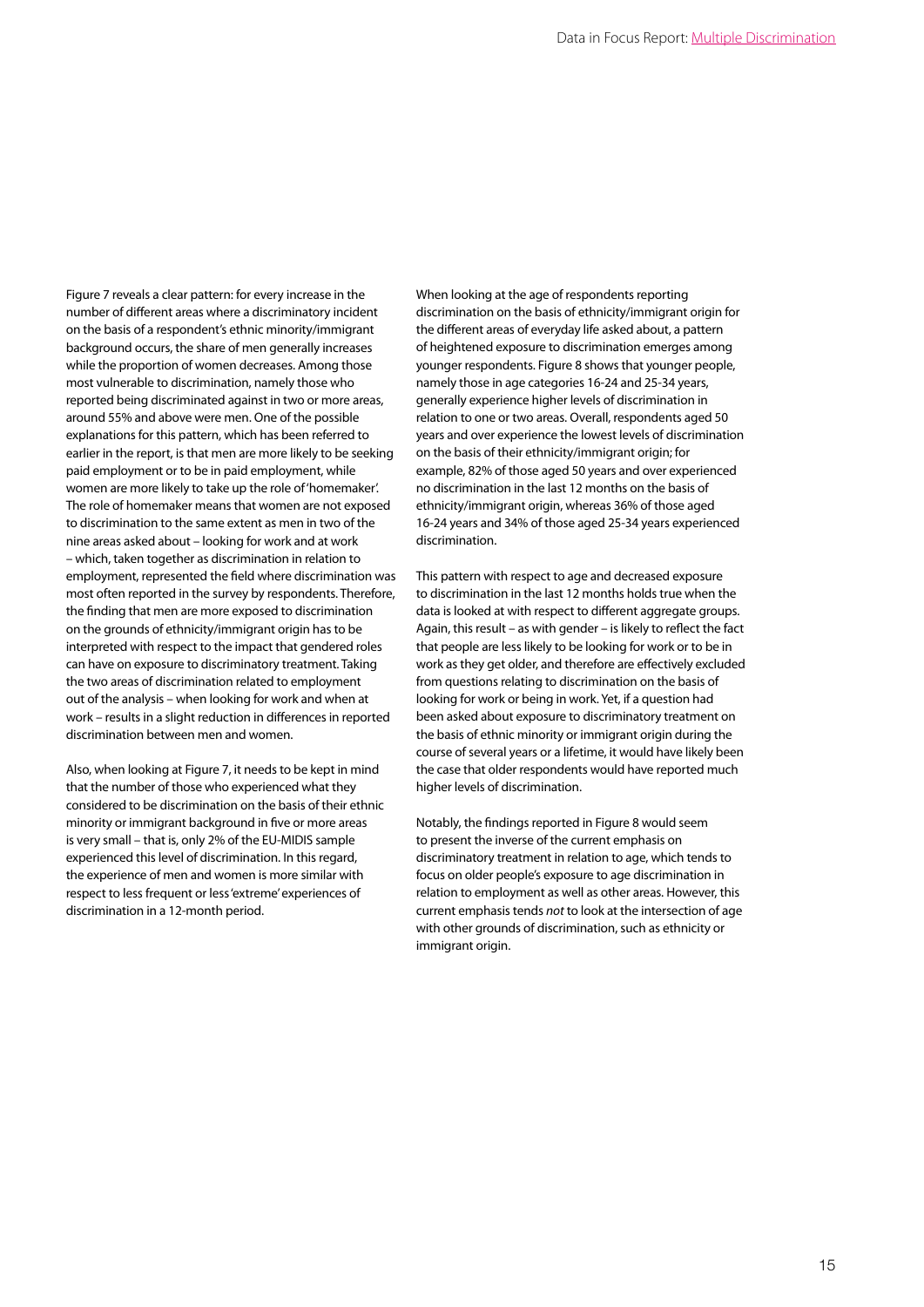In this regard, as might be expected, the EU-MIDIS findings in consideration of older respondents *do* indicate that they report'age'as a ground of discrimination more than younger respondents. Namely: among the respondents who said they were discriminated against in the past 12 months on one or more grounds, age was identified as a ground for discrimination by 29% of respondents who were 50 years old or older, compared with 8% of respondents in the 25-34 age group (11% of 16-24 year olds and 12% of 35-49 year olds who had been discriminated against mentioned age as a ground for discrimination). However, the results from **80** EU-MIDIS show that younger ethnic minority and immigrant groups are reporting higher levels of discriminatory **60** treatment on the basis of ethnicity/immigrant origin. These general findings warrant closer inspection with respect to the relationship between discrimination on the ground of **40** ethnicity/immigrant origin and discrimination in relation to age. Heightened exposure to discriminatory treatment on the basis of ethnicity/immigrant origin among young or **20** younger second and third generation immigrants, or among established minority groups, is a worrying sign with respect to these groups' long-term prospects for social integration into mainstream society.<sup>9</sup>

In addition to looking at discrimination on the ground of ethnicity/immigrant origin in relation to gender and age, indicators measuring respondents'socio-economic position can be looked at to better understand vulnerability to discrimination on the ground of ethnicity/immigrant origin. In this regard, the survey results show that 57% of respondents who experienced discrimination in five or more areas of everyday life come from what can be

described as a low income household (lowest income quartile in their country). Furthermore, of the respondents who did not experience discrimination on the grounds of ethnic or immigrant origin, only 9% were unemployed in comparison with 59% of those in paid employment. Therefore, and supporting the earlier analysis with respect to socio-economic background and exposure to multiple discrimination, it can be concluded that economic vulnerability goes hand in hand with experience of discrimination on the basis of ethnic/immigrant origin.

In contrast, ethnic minority and immigrant respondents with more years of education tend to be over-represented among those who said that they were discriminated against in one **Male** or more areas of everyday life. This finding would appear to **Female** be counter-intuitive in relation to the fact that unemployed respondents and those on lower incomes are also reporting high levels of discrimination. A possible explanation could lie with the fact that respondents with more years of education are more likely to be integrated into mainstream society: for example, through employment in occupations that are typically held by the majority population – and therefore prospects for social integration. They are more exposed to discriminatory experiences than they are more exposed to discriminatory experiences than those who are socially isolated from the majority population. Alternatively, it could be the case that more educated people are more likely to be aware of their rights with respect to non-discrimination,10 and also that ethnic minorities and immigrants are under-employed as regards the qualifications they have and the jobs they are in. However – as noted in Box 3 – these explanations cannot be tested further, given that the survey did not ask respondents about the kind of job they had.

### Figure 8

**Age differences in experience of discrimination on the ground of ethnic/immigrant origin for different areas of discrimination asked about in EU-MIDIS, among those who had been discriminated against in the last 12 months (%)**



<sup>9</sup> FRA (2010) *Experience of discrimination, social marginalisation and violence: a comparative study of Muslim and non-Muslim youth in three EU Member States*, Luxembourg: Publications Office. The report looks at the experiences of Muslim and non-Muslim youth (aged 12-18 years) in France, Spain and the UK in relation to experiences of social marginalisation and racism, and in relation to a sense of social isolation and support for and involvement in violence; see: fra.europa.eu/fraWebsite/attachments/Pub-racism-marginalisation\_en.pdf.

<sup>10</sup> See FRA EU-MIDIS Data in Focus report on *Rights Awareness and Equality Bodies* (2010).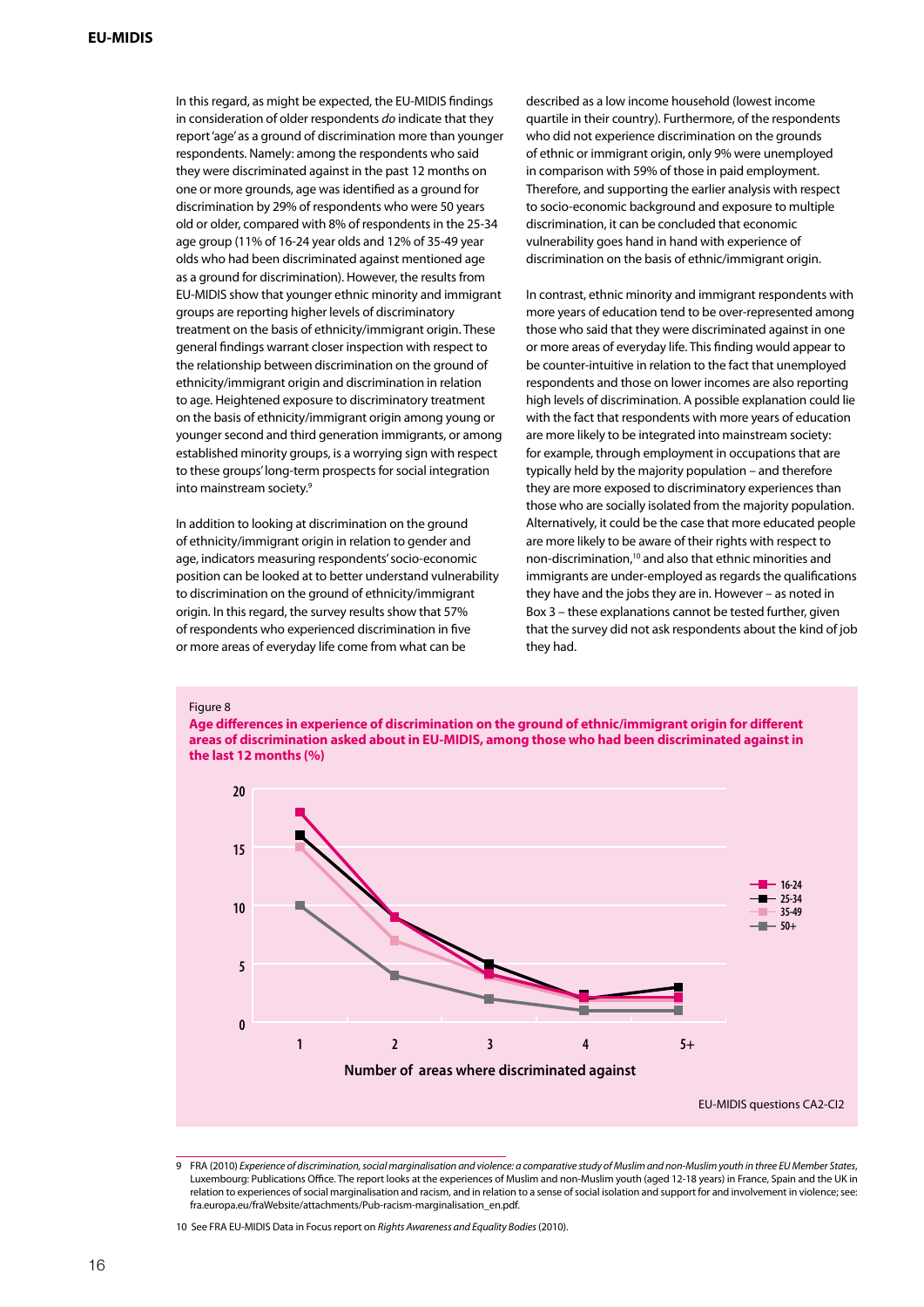# **Using these results**

Bearing in mind this report's general findings on ethnic minority and immigrant groups'heightened exposure to multiple discrimination, relative to the majority population in EU Member States, the following points are forwarded:

- Policies aimed at combating discrimination should recognise the interplay between different grounds of discrimination in order to highlight and effectively address the phenomenon of multiple discrimination.
- The concept of 'multiple discrimination' could be defined and introduced into legislation that sets out to address discrimination that can occur on more than one ground.
- Effective complaints procedures should be made available to deal with situations of multiple discrimination. In particular, legal procedures should ensure that a victim of multiple discrimination can lodge a single complaint encompassing more than one ground of discrimination in a single procedure, ideally before a single body. Avoiding overly complex complaints mechanisms is particularly important in consideration of certain minority groups – such as recent immigrants – who may have limited knowledge of the respective systems in a country for lodging discrimination complaints.
- As people with an ethnic minority or immigrant background appear to be more vulnerable to discrimination on single and multiple grounds than the majority population – policy responses that aim

to address discrimination on the basis of factors such as gender or age should mainstream ethnicity and immigrant origin into any accompanying programmes.

• Data needs to be collected about the extent and nature of multiple discrimination that can be used as evidence in the formulation of policies addressing discrimination. Such data collection needs to capture discrimination that occurs on different grounds against the individual or group, and in relation to the same incident or incidents.

Information should be collected and disaggregated for all grounds of discrimination. It should also be combined with data collection on background respondent variables – which can be made anonymous for statistical purposes – that serve to highlight patterns of discrimination.

- Non-governmental organisations that work to highlight and respond to the fundamental rights situation of particular vulnerable ethnic minority and immigrant groups should be encouraged to look at the interplay of different grounds of discrimination on the groups they serve. In this way, their work can more effectively address discrimination on more than one ground.
- Equality Bodies that address multiple grounds of discrimination are to be encouraged in their work to record and address manifestations of multiple discrimination.

# **Abbreviations used for EU Member States**

| Belgium        | ВE    |
|----------------|-------|
| Bulgaria       | ΒG    |
| Czech Republic | $C$ 7 |
| Denmark        | DK    |
| Germany        | DE    |
| Estonia        | EE    |
| Ireland        | IE    |
| Greece         | FL.   |
| Spain          | FS    |
|                |       |

| France             | FR |
|--------------------|----|
| Italy              | ΙT |
| Cyprus             | CY |
| Latvia             | LV |
| Lithuania          | LT |
| Luxembourg         | LU |
| Hungary            | HU |
| Malta              | МT |
| <b>Netherlands</b> | NL |
|                    |    |

| Austria        | AT |
|----------------|----|
| Poland         | PL |
| Portugal       | PT |
| Romania        | RO |
| Slovenia       | SI |
| Slovakia       | SK |
| Finland        | FI |
| Sweden         | SE |
| United Kingdom | UK |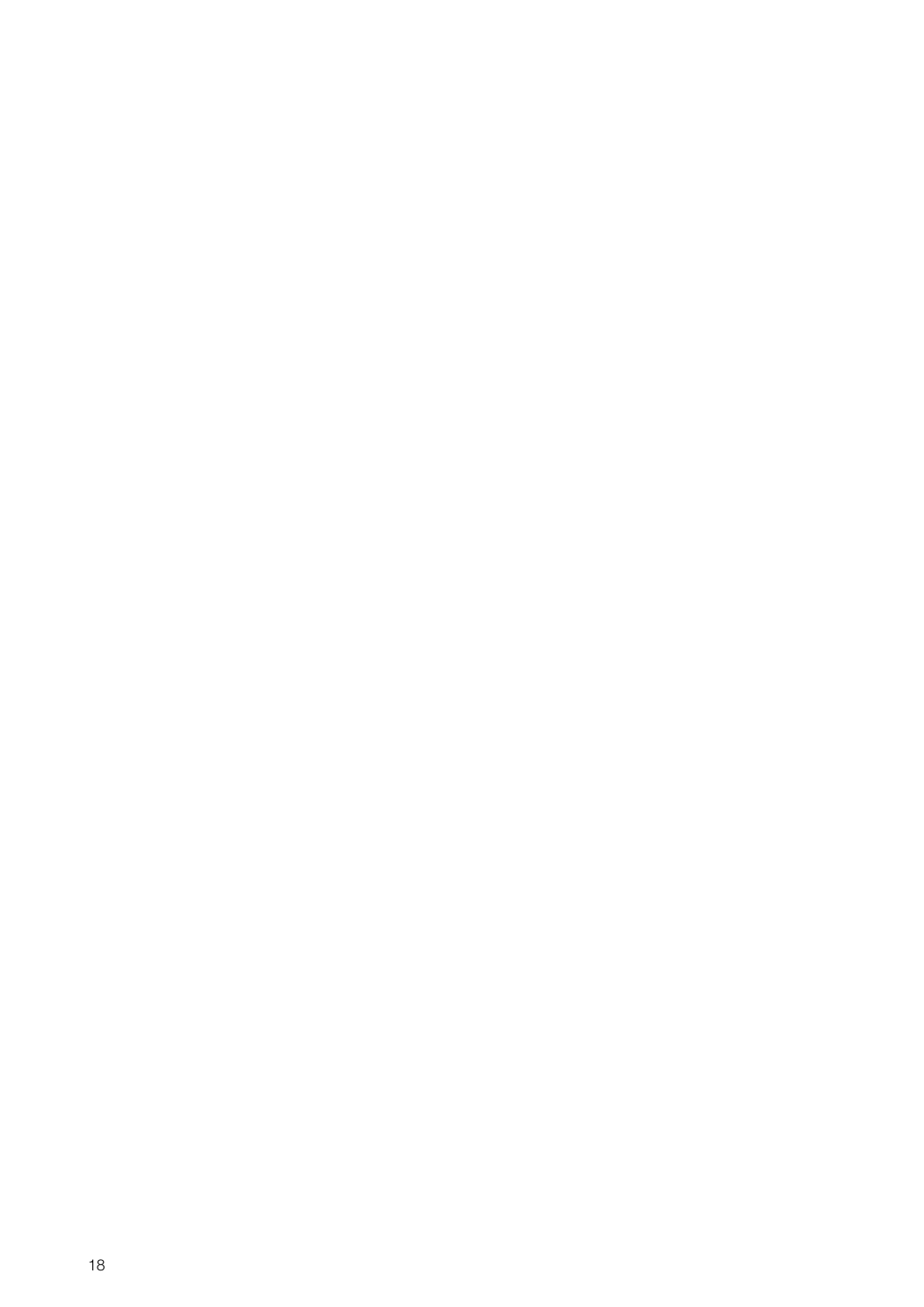This report addresses matters related to non-discrimination (Article 21) falling under Chapter III 'Equality'of the Charter of Fundamental Rights of the European Union.

# **European Union Agency for Fundamental Rights**

Schwarzenbergplatz 11 1040 - Wien Austria Tel.: +43 (0)1 580 30 - 0 Fax: +43 (0)1 580 30 - 691 Email: information@fra.europa.eu fra.europa.eu

# **EU-MIDIS European Union Minorities and Discrimination Survey**

# **Data in Focus Report 5: Multiple Discrimination**

Design: red hot 'n' cool, Vienna

2011 - 20 pp, - 21 x 29.7 cm

ISBN-13: 978-92-9192-661-9 TK-30-10-694-EN-C DOI: 10.2811/95159

A great deal of information on the European Union Agency for Fundamental Rights is available on the Internet. It can be accessed through the FRA website (fra.europa.eu).

© European Union Agency for Fundamental Rights, 2010

Reproduction is authorised, except for commercial purposes, provided the source is acknowledged.

For any use or reproduction of photos contained herein, permission must be sought directly from the copyright holder.



#### © Jiri Moucka / iStockphoto